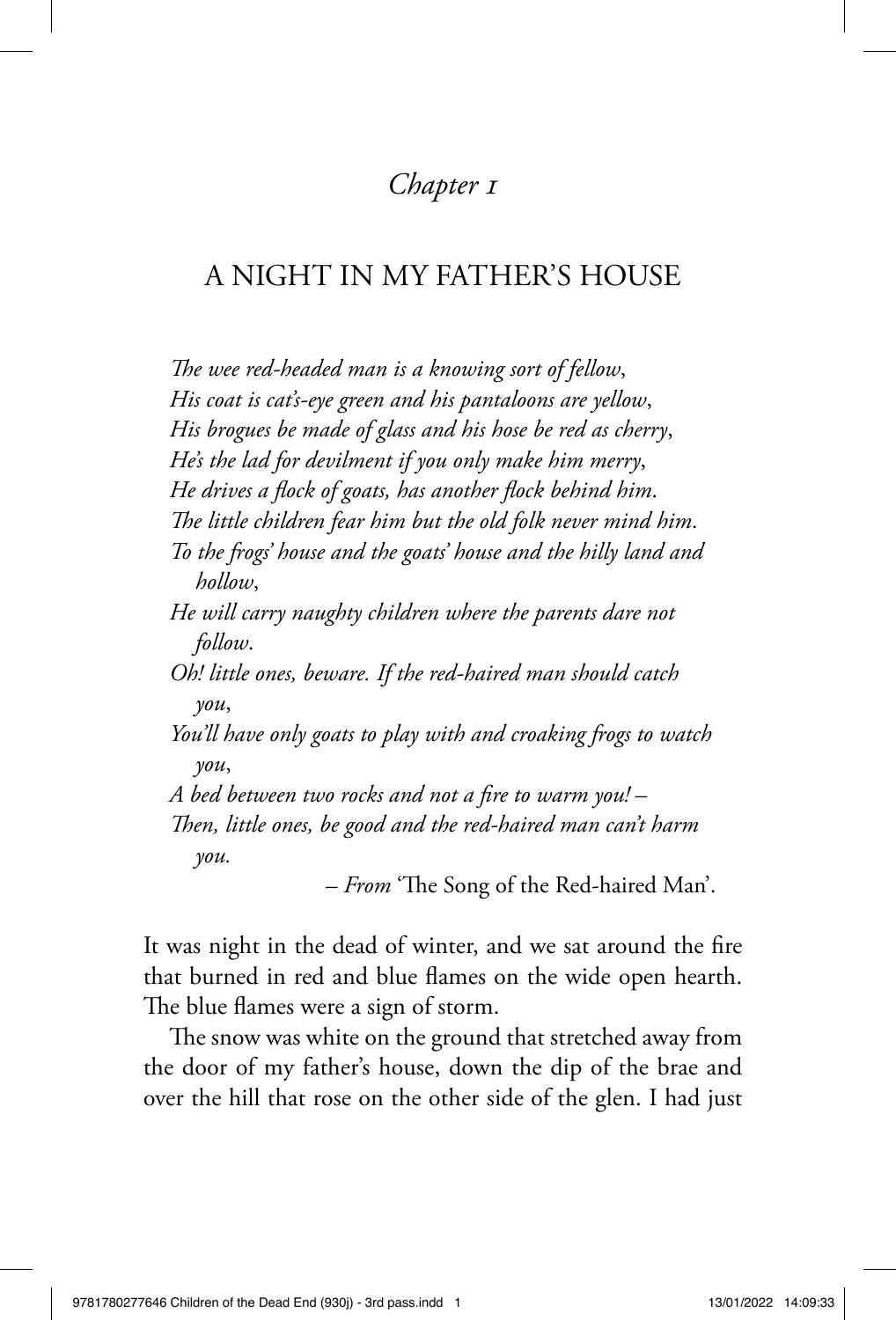been standing out by the little hillock that rose near the corner of the home gable-end, watching the glen people place their lamps in the window corners. I loved to see the lights come out one by one until every house was lighted up. Nothing looks so cheerful as a lamp seen through the darkness.

On the other side of the valley a mountain stream tumbled down to the river. It was always crying out at night and the wail in its voice could be heard ever so far away. It seemed to be lamenting over something which it had lost. I always thought of women dreeing over a dead body when I listened to it. It seemed so strange to me, too, that it should keep coming down and down for ever.

The hills surrounding the glen were very high; the old people said that there were higher hills beyond them, but this I found very hard to believe.

These were the thoughts in my mind as I entered my home and closed the door behind me. From the inside I could see the half-moon, twisted like a cow's horn, shining through the window.

'It will be a wet month this,' said my father. 'There are blue flames in the fire, and a hanging moon never keeps in rain.'

The wind was moaning over the chimney. By staying very quiet one could hear the wail in its voice, and it was like that of the stream on the far side of the glen. A pot of potatoes hung over the fire, and as the water bubbled and sang the potatoes could be seen bursting their jackets beneath the lid. The dog lay beside the hearthstone, his nose thrust well over his forepaws, threaping to be asleep, but ready to open his eyes at the least little sound. Maybe he was listening to the song of the pot, for most dogs like to hear it. An oil lamp swung by a string from the roof-tree backwards and forwards like a willow branch when the wind of October is high. As it swung the shadows chased each other in the silence of the farther corners of the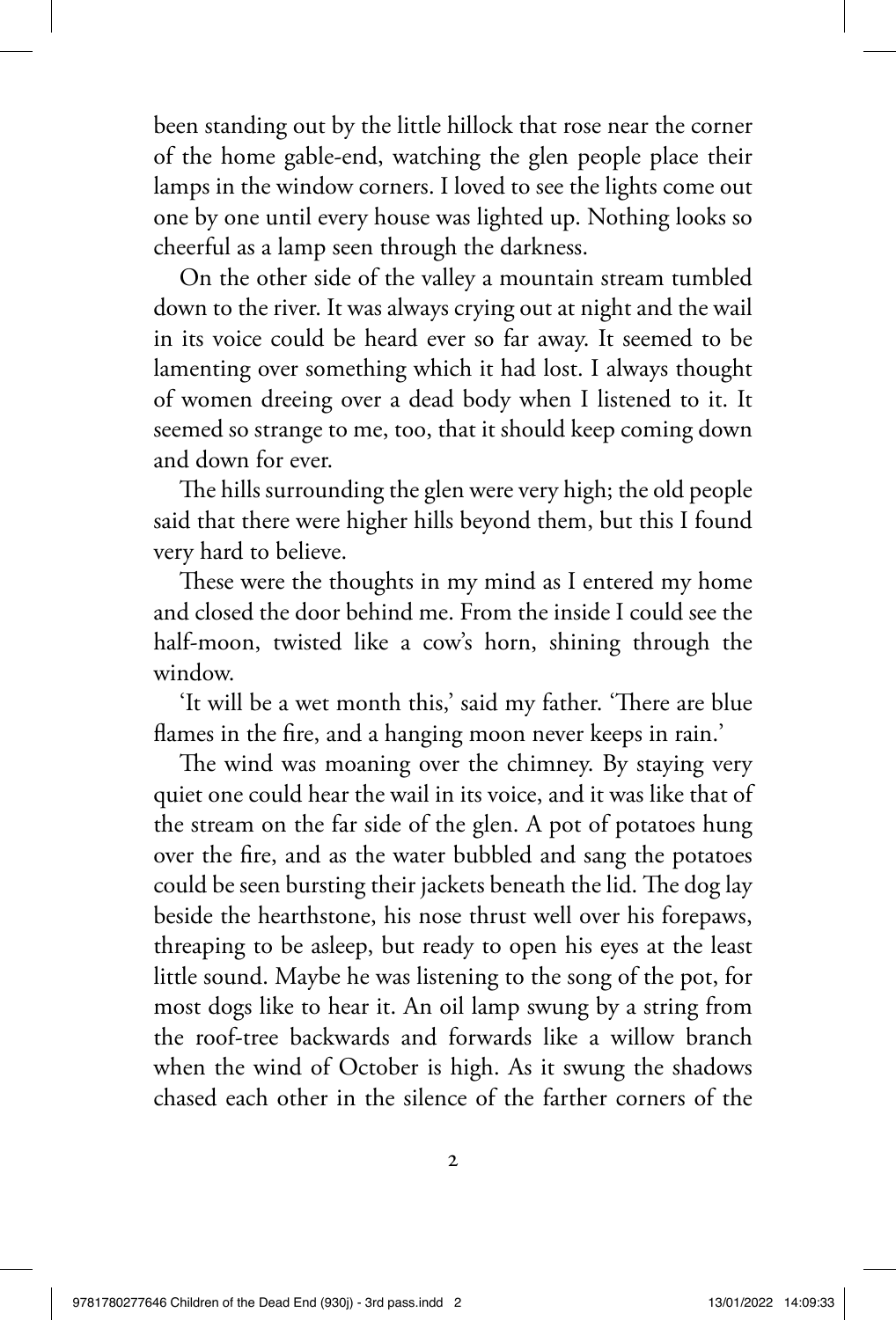house. My mother said that if we were bad children the shadows would run away with us, but they never did, and indeed we were often full of all sorts of mischief. We felt afraid of the shadows, they even frightened mother. But father was afraid of nothing. Once he came from Ardara fair on the Night of the Dead\* and passed the graveyard at midnight.

Sometimes my mother would tell a story, and it was always about the wee red-headed man who had a herd of goats before him and a herd of goats behind him, and a salmon tied to the laces of his brogues for supper. I have now forgotten all the great things which he went through, but in those days I always thought the story of the wee red-headed man the most wonderful one in all the world. At that time I had never heard another.

For supper we had potatoes and buttermilk. The potatoes were emptied into a large wicker basket round which we children sat with a large bowl of buttermilk between us, and out of this bowl we drank in turn. Usually the milk was consumed quickly, and afterwards we ate the potatoes dry.

Nearly every second year the potatoes went bad; then we were always hungry, although Farley McKeown, a rich merchant in the neighbouring village, let my father have a great many bags of Indian meal on credit. A bag contained sixteen stone of meal and cost a shilling a stone. On the bag of meal Farley McKeown charged sixpence a month interest; and fourpence a month on a sack of flour which cost twelve shillings. All the people round about were very honest, and paid up their debts whenever they were able. Usually when the young went off to Scotland or England they sent home money to their fathers and mothers, and with this money the parents paid for the meal to Farley McKeown. 'What doesn't go to the landlord goes to Farley McKeown,' was a Glenmornan saying.

\* The evening of All Souls' Day.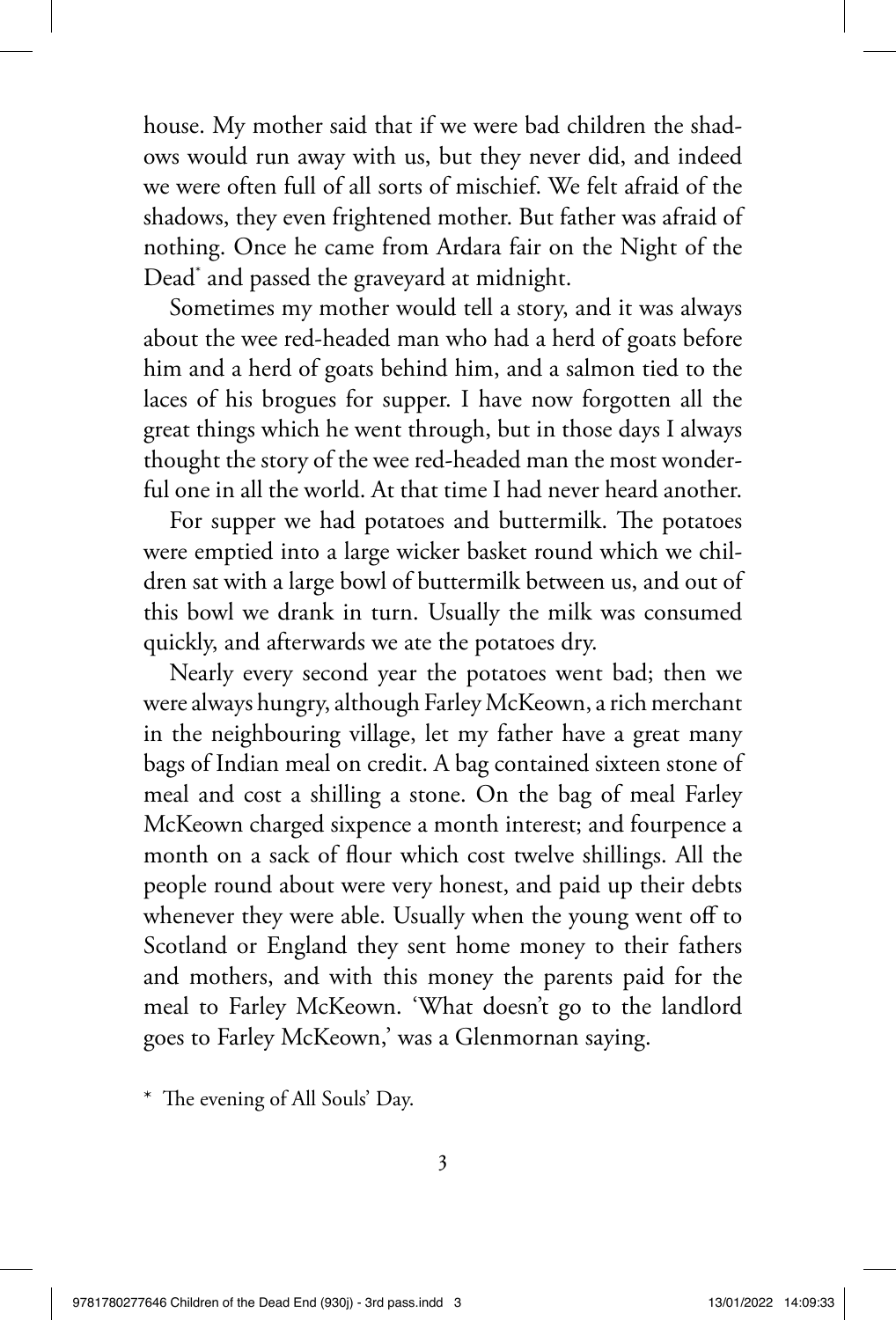The merchant was a great friend of the parish priest, who always told the people if they did not pay their debts they would burn for ever and ever in hell. 'The fires of eternity will make you sorry for the debts that you did not pay,' said the priest. 'What is eternity?' he would ask in a solemn voice from the altar steps. 'If a man tried to count the sands on the seashore and took a million years to count every single grain, how long would it take him to count them all? A long time, you'll say. But that time is nothing to eternity. Just think of it! Burning in hell while a man, taking a million years to count a grain of sand, counts all the sand on the sea-shore. And this because you did not pay Farley McKeown his lawful debts, his lawful debts within the letter of the law.' That concluding phrase 'within the letter of the law' struck terror into all who listened, and no one, maybe not even the priest himself, knew what it meant.

Farley McKeown would give no meal to those who had no children. 'That kind of people, who have no children to earn for them, never pay debts,' he said. 'If *they* get meal and don't pay for it they'll go down – down,' said the priest. ' 'Tis God Himself that would be angry with Farley McKeown if he gave meal to people like that.'

The merchant established a great knitting industry in West Donegal. My mother used to knit socks for him, and he paid her at the rate of one and threepence a dozen pairs, and it was said that he made a shilling of profit on a pair of these in England. My mother usually made a pair of socks daily; but to do this she had to work sixteen hours at the task. Along with this she had her household duties to look after. 'A penny farthing a day is not much to make,' I once said to her. 'No, indeed if you look at it in that way,' she answered. 'But it is nearly two pounds a year and that is half the rent of our farm of land.'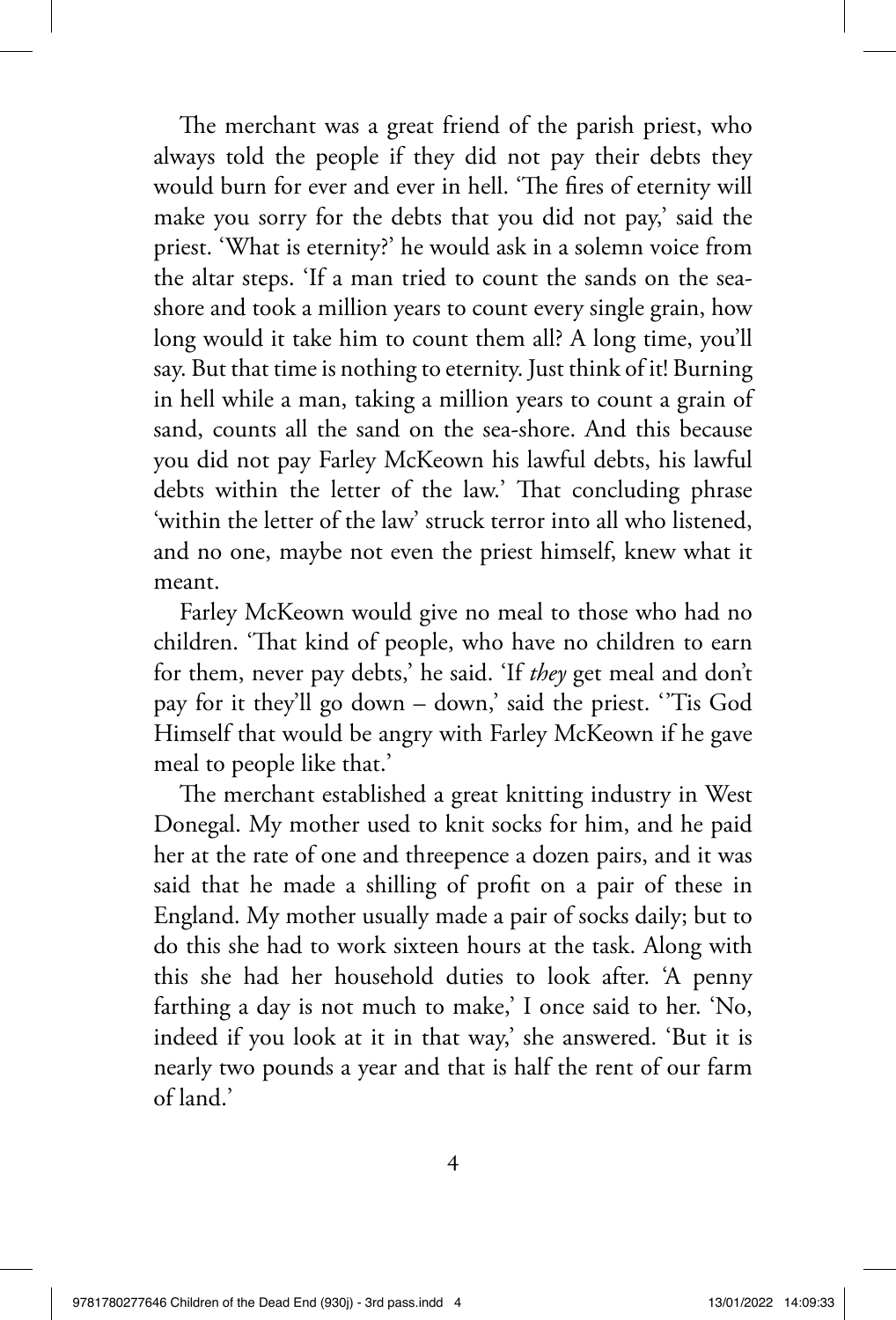Every Christmas Farley McKeown paid two hundred and fifty pounds to the church. When the priest announced this from the altar he would say, 'That's the man for you!' and all the members of the congregation would bow their heads, feeling very much ashamed of themselves because none of them could give more than a sixpence or a shilling to the silver collection which always took place at the chapel of Greenanore on Christmas Day.

When the night grew later my mother put her bright knitting-needles by in a bowl over the fireplace, and we all went down on our knees, praying together. Then mother said: 'See and leave the door on the latch; maybe a poor man will need shelter on a night like this.' With these words she turned the ashes over on the live peat while we got into our beds, one by one.

There were six children in our family, three brothers and three sisters. Of these, five slept in one room, two girls in the little bed, while Fergus and Dan slept along with me in the other, which was much larger. Father and mother and Kate, the smallest of us all, slept in the kitchen.

When the light was out, we prayed to Mary, Brigid, and Patrick to shield us from danger until the morning. Then we listened to the winds outside. We could hear them gather in the dip of the valley and come sweeping over the bend of the hill, singing great lonely songs in the darkness. One wind whistled through the keyhole, another tapped on the window with an ivy leaf, while a third swept under the half-door and rustled across the hearthstone. Then the breezes died away and there was silence.

'They're only putting their heads together now,' said Dan, 'making up a plan to do some other tricks.'

'I see the moon through the window,' said Norah.

'Who made the moon?' asked Fergus.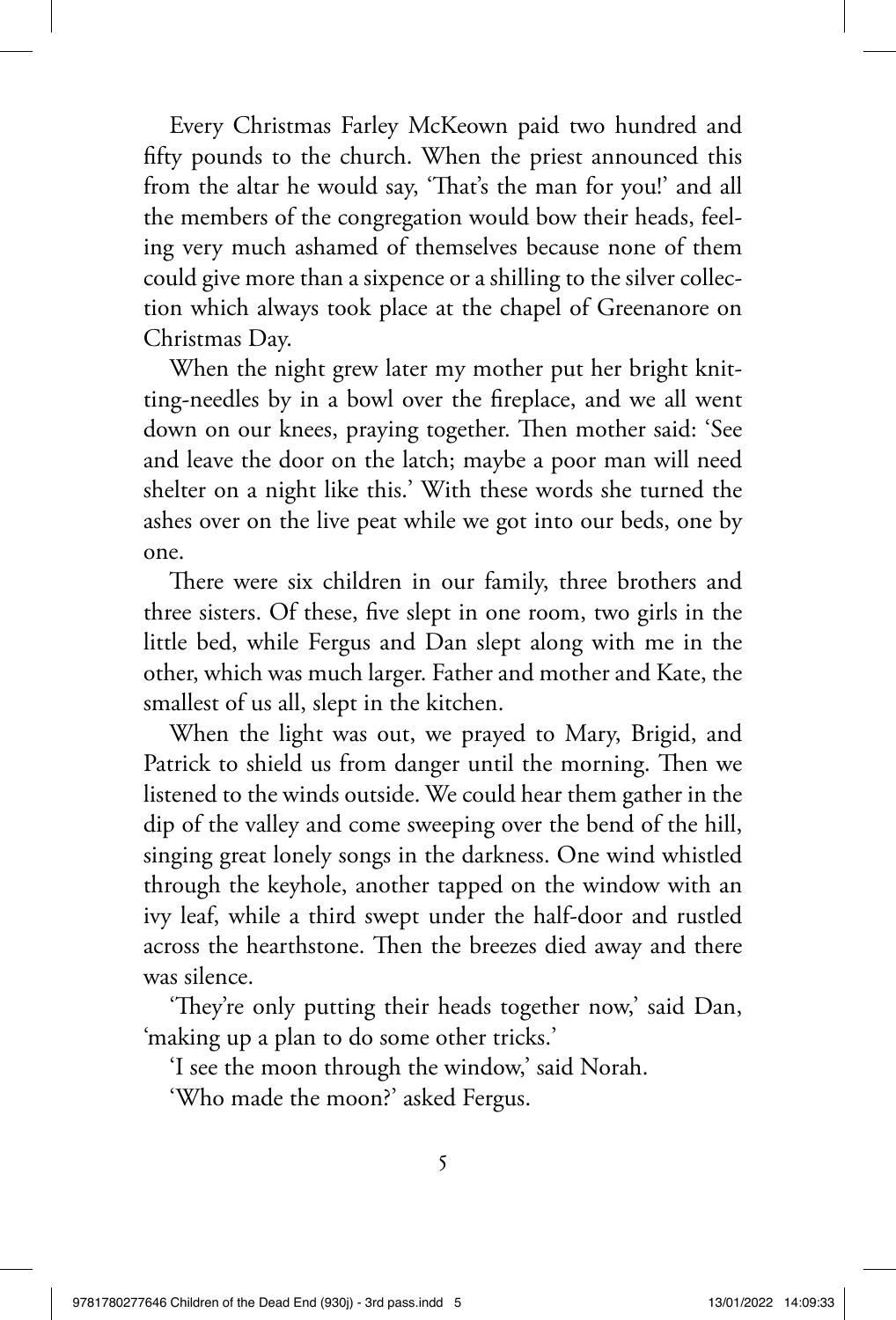'It was never made,' answered Dan. 'It was there always.'

'There is a man in the moon,' I said. 'He was very bad and a priest put him up there for his sins.'

'He has a pot of porridge in his hand.'

'And a spoon.'

'A wooden spoon.'

'How could it shine at night if it's only a wooden spoon? It's made of white silver.'

'Like a shillin'.'

'Like a big shillin' with a handle to it.'

'What would we do if we had a shillin'?' asked Ellen.

'I'd buy a pocket-knife,' said Dan.

'Would you cut me a stick to drive bullocks to the harvest fair of Greenanore?' asked Fergus.

'And what good would be in havin' a knife if you cut sticks for other folk?'

'I'd buy a prayer-book for a shillin',' said Norah.

'A prayer-book is no good, once you get it,' I said. 'A knife is far and away better.'

'I would buy a sheep for a shillin',' said Fergus.

'You couldn't get a sheep for a shillin'.'

'Well, I could buy a young one.'

'There never was a young sheep. A young one is only a lamb.'

'A lamb turns into a sheep at midsummer moon.'

'Why has a lamb no horns?' asked Norah.

'Because it's young,' we explained.

'We'll sing a holy song,' said Ellen.

'We'll sing *Holy Mary*,' we all cried together, and began to sing in the darkness.

*Oh! Holy Mary*, *mother mild*, *Look down on me*, *a little child*, *And when I sleep put near my bed*